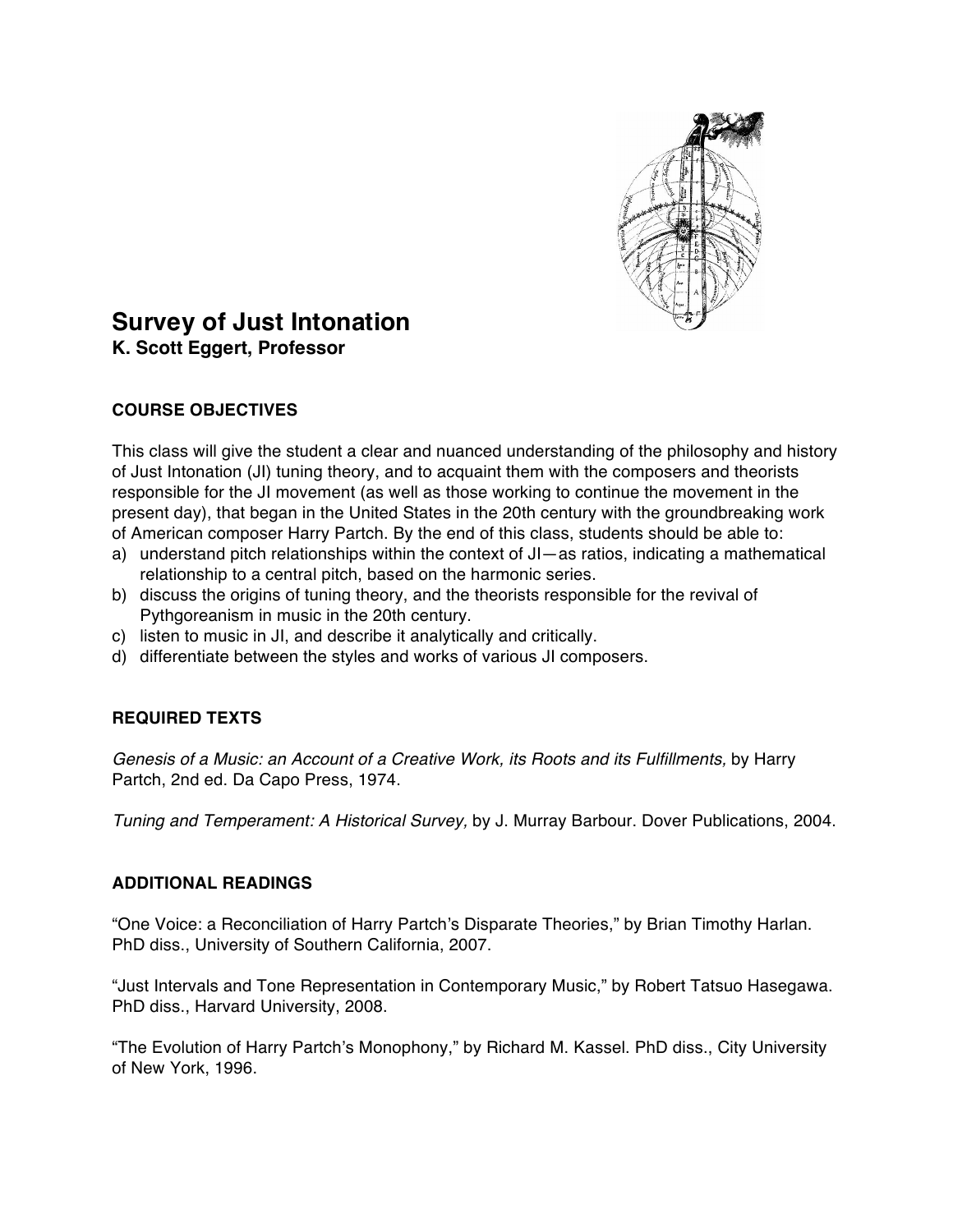*Tone: A Study in Musical Acoustics,* by Sigmund Levarie and Ernst Levy. Oberlin Printing Company, 1968.

*The Just Intonation Primer*, by David B. Doty. The Just Intonation Network, 1994.

*"Maximum Clarity" and Other Writings on Music,* by Ben Johnston. University of Illinois Press, 2006.

#### **SPECIFIC ASSIGNMENTS, PAPERS, AND TESTS**

1. Papers (40%)

a) Biographical sketch of a theorist or composer who has written JI works.

b) Critical review of a well-known JI composition, other than those covered in class.

2. Composition (20%)

Students must compose a melody, 8-16 measures long, using JI intervals in a chosen notation method.

3. Tests (40%)

There will be a midterm and a final exam, both of which will test the students' retention of JI concepts and knowledge of JI composers.

## **WEEKLY LESSON SCHEDULE**

Week 1: Introduction, Pythagoras and the Monochord, Ratios vs. the Ear, String Length vs. the Harmonic Series.

Week 2: Harry Partch, *Genesis of a Music,* Roots in Helmholtz and Mersenne, JI Terminology.

Week 3: Partch pt. 2, the Tonality Diamond, Relationship to the Pythagorean Table.

Week 4: Partch pt. 3, Critical Listening: *Castor and Pollux, Barstow, Two Studies on Ancient Greek Scales, U.S. Highball.* Assignment #1: Biographical Sketch.

Week 5: JI Notation Systems: Dean Drummond, Ben Johnston, Sagittal Notation.

Week 6: Critcal Listening: Ben Johnston, *String Quartet #4 "Amazing Grace", Suite for Microtonal Piano.*

Week 7: Review & Expansion: Consonance/Dissonance in JI, Harmony and Number.

Week 8: Midterm Exam.

Week 9: Critical Listening, Minimalist Crossover: *The Well-Tuned Piano* by LaMonte Young, *Shri Camel* by Terry Riley, *Revelation* by Michael Harrison. Assignment #2: Review of a JI work.

Week 10: Critical Listening, More Children of Partch: Lou Harrison, *Dance of the Seven Veils* by Dean Drummond.